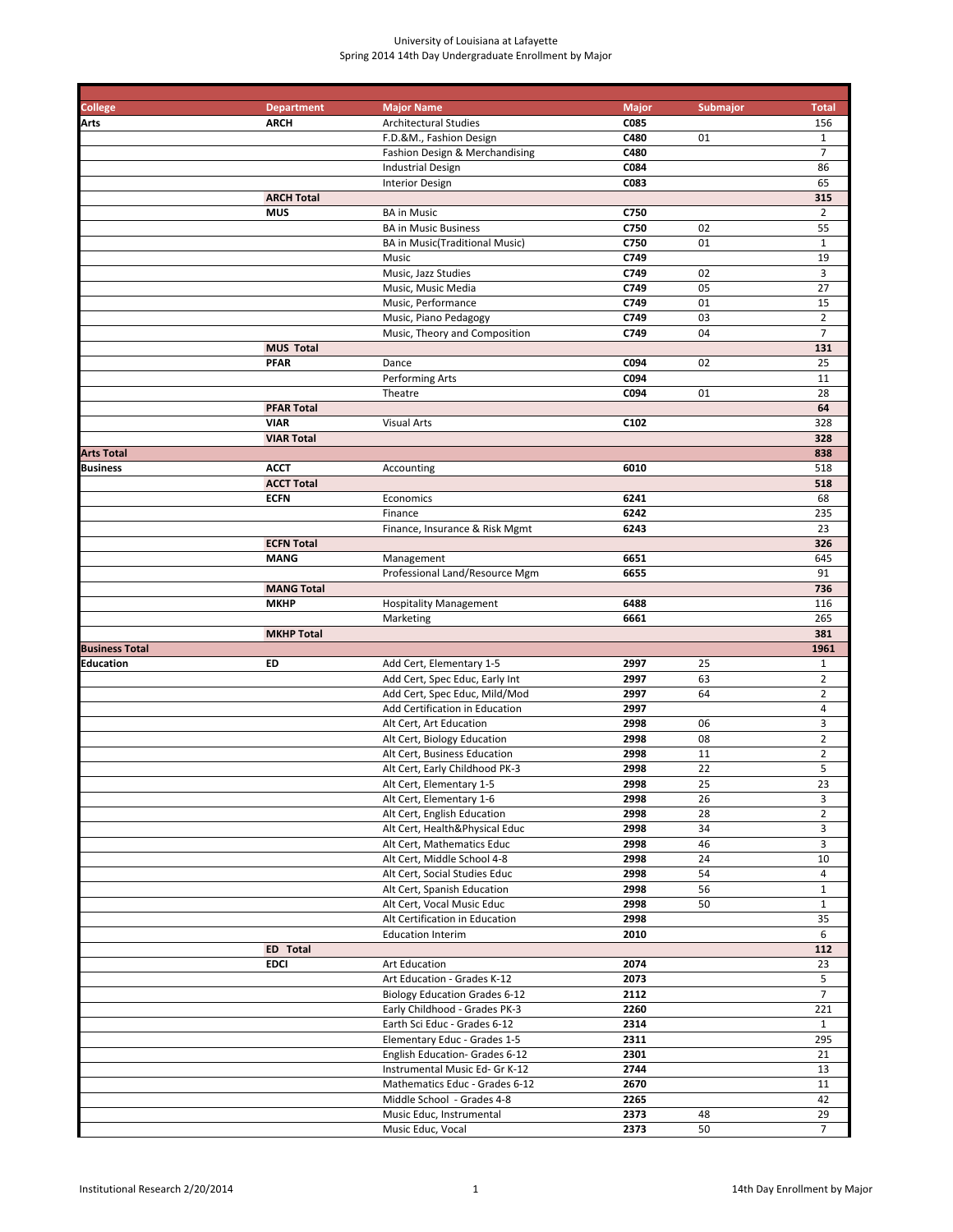|                              |                   | SCED, Biology Education              | 2377 | 08 | 22             |
|------------------------------|-------------------|--------------------------------------|------|----|----------------|
|                              |                   | SCED, Business Education             | 2377 | 11 | 10             |
|                              |                   | SCED, Chemistry Education            | 2377 | 14 | 6              |
|                              |                   | SCED, Earth Science Education        | 2377 | 20 | $\overline{2}$ |
|                              |                   | SCED, English Education              | 2377 | 28 | 63             |
|                              |                   |                                      |      |    |                |
|                              |                   | SCED, General Science Educ           | 2377 | 32 | 6              |
|                              |                   | <b>SCED, Mathematics Education</b>   | 2377 | 46 | 27             |
|                              |                   | SCED, Physics Education              | 2377 | 52 | 3              |
|                              |                   | SCED, Social Studies Education       | 2377 | 54 | 60             |
|                              |                   | SCED, Speech Education               | 2377 | 66 | 6              |
|                              |                   |                                      |      |    |                |
|                              |                   | Secondary Education                  | 2377 |    | $\mathbf{1}$   |
|                              |                   | Social Studies Educ - Gr 6-12        | 2920 |    | 11             |
|                              |                   | Special Education MM - Gr 1-12       | 2376 |    | $\overline{4}$ |
|                              |                   | Vocal Music Educ - Grades K-12       | 2746 |    | $\overline{2}$ |
|                              | <b>EDCI Total</b> |                                      |      |    | 898            |
|                              | <b>KNES</b>       |                                      |      |    | 120            |
|                              |                   | <b>Athletic Training</b>             | 2473 |    |                |
|                              |                   | <b>Health Promotion and Wellness</b> | 2474 | 30 | 84             |
|                              |                   | Kinesiology - Grades K-12            | 2474 |    | 66             |
|                              |                   | Kinesiology, Exercise Science        | 2474 | 05 | 560            |
|                              |                   | Kinesiology, Hlth Promotion          | 2474 | 10 | $\overline{2}$ |
|                              |                   | Kinesiology, Sports Management       | 2474 | 20 | 130            |
|                              |                   |                                      |      |    |                |
|                              |                   | ORGANIZATIONAL LEADERSHIP            | 2475 |    | 3              |
|                              | <b>KNES Total</b> |                                      |      |    | 965            |
| <b>Education Total</b>       |                   |                                      |      |    | 1975           |
| Engineering                  | <b>CHEE</b>       | <b>Chemical Engineering</b>          | 4170 |    | 230            |
|                              | <b>CHEE Total</b> |                                      |      |    | 230            |
|                              |                   |                                      |      |    |                |
|                              | <b>CIVE</b>       | Civil Engineering                    | 4180 |    | 165            |
|                              | <b>CIVE Total</b> |                                      |      |    | 165            |
|                              | <b>EECE</b>       | Elec Engr, Computer Engr             | 4281 |    | 4              |
|                              |                   | <b>Electrical Engineering</b>        | 4280 |    | 214            |
|                              | <b>EECE Total</b> |                                      |      |    | 218            |
|                              | <b>ITEC</b>       |                                      | 4552 |    | 428            |
|                              |                   | Industrial Technology                |      |    |                |
|                              | <b>ITEC Total</b> |                                      |      |    | 428            |
|                              | <b>MCHE</b>       | <b>Mechanical Engineering</b>        | 4680 |    | 508            |
|                              | <b>MCHE Total</b> |                                      |      |    | 508            |
|                              | <b>PETE</b>       | Petroleum Engineering                | 4790 |    | 479            |
|                              | <b>PETE Total</b> |                                      |      |    | 479            |
|                              |                   |                                      |      |    |                |
| <b>Engineering Total</b>     |                   |                                      |      |    | 2028           |
| <b>General Studies</b>       | GS                | Gen Studies, Applied Sciences        | G005 |    | 156            |
|                              |                   | Gen Studies, Arts and Human          | G001 |    | 218            |
|                              |                   | Gen Studies, Behavioral Sci          | G003 |    | 203            |
|                              |                   | Gen Studies, Natural Sciences        | G002 |    | 12             |
|                              |                   | General Studies, Interim             | G000 |    | 19             |
|                              |                   |                                      |      |    |                |
|                              | GS Total          |                                      |      |    | 608            |
| <b>General Studies Total</b> |                   |                                      |      |    | 608            |
| Liberal Arts                 | CJUS              | <b>Criminal Justice</b>              | H929 |    | 289            |
|                              | <b>CJUS Total</b> |                                      |      |    | 289            |
|                              | <b>CMCN</b>       | Mass Comm-Advertising Sequence       | H962 | 01 | 53             |
|                              |                   |                                      |      |    |                |
|                              |                   | Mass Comm-Broadcasting Seq           | H962 | 02 | 106            |
|                              |                   | Mass Comm-Journalism Sequence        | H962 | 03 | 43             |
|                              |                   | <b>Mass Communication</b>            | H962 |    | 5              |
|                              |                   | Organizational Communication         | H961 |    | 36             |
|                              |                   | <b>Public Relations</b>              | H965 |    | 190            |
|                              | <b>CMCN Total</b> |                                      |      |    | 433            |
|                              |                   |                                      |      |    |                |
|                              | <b>CODI</b>       | Speech Pathology and Audiology       | H963 |    | 233            |
|                              | <b>CODI Total</b> |                                      |      |    | 233            |
|                              | <b>ENGL</b>       | <b>Creative Writing</b>              | H301 | 01 | 16             |
|                              |                   | English                              | H301 |    | 148            |
|                              |                   | Folklore                             | H301 | 02 | $\mathbf{1}$   |
|                              |                   | Linguistics                          | H301 | 03 | $\overline{2}$ |
|                              |                   |                                      |      |    |                |
|                              |                   | Literature                           | H301 | 04 | $\overline{a}$ |
|                              |                   | <b>Professional Writing</b>          | H301 | 05 | 3              |
|                              | <b>ENGL Total</b> |                                      |      |    | 174            |
|                              | <b>FORL</b>       | Modern Languages                     | H345 |    | 8              |
|                              |                   | Modern Languages, Francophone        | H345 | 02 | 14             |
|                              |                   |                                      |      |    |                |
|                              |                   | Modern Languages, French             | H345 | 01 | $\overline{2}$ |
|                              |                   | Modern Languages, French ED          | H345 | 11 | $\overline{2}$ |
|                              |                   | Modern Languages, German             | H345 | 04 | $\mathbf{1}$   |
|                              |                   | Modern Languages, Spanish            | H345 | 03 | 16             |
|                              |                   | Modern Languages, Spanish ED         | H345 | 13 | 5              |
|                              |                   |                                      |      |    |                |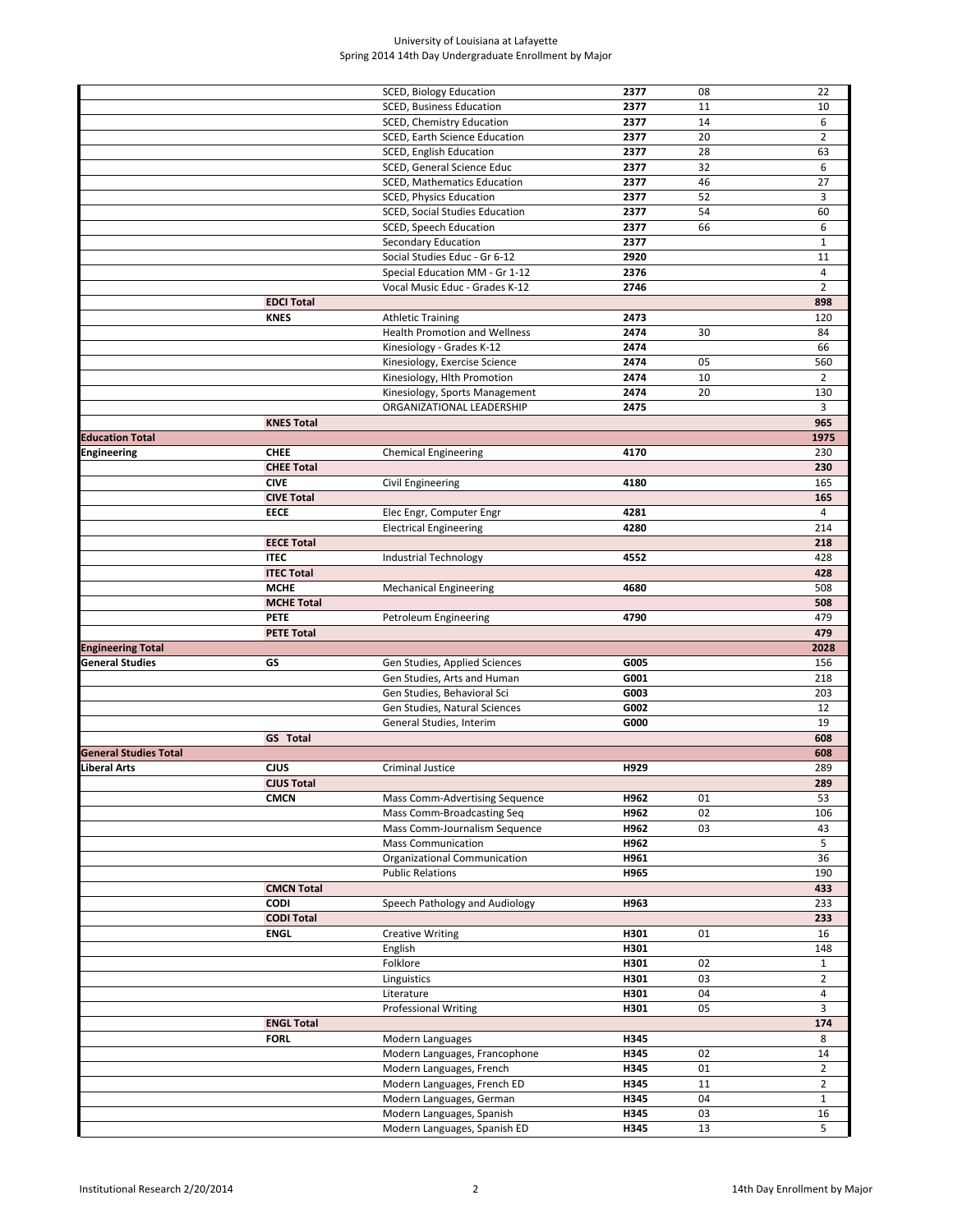|                      | <b>FORL Total</b> |                                       |             |    | 48             |
|----------------------|-------------------|---------------------------------------|-------------|----|----------------|
|                      | <b>HIGE</b>       | History                               | H501        |    | 104            |
|                      | <b>HIGE Total</b> |                                       |             |    | 104            |
|                      | LA                | Moving Image Arts                     | H541        |    | 110            |
|                      |                   | <b>Undeclared Liberal Arts</b>        | H009        |    | 48             |
|                      | LA Total          |                                       |             |    | 158            |
|                      | <b>POLS</b>       | <b>International Relations</b>        | H921        | 02 | 29             |
|                      |                   | <b>Political Science</b>              | H921        |    | 59             |
|                      |                   | Political Science - Pre-Law           | H921        | 01 | 127            |
|                      | <b>POLS Total</b> |                                       |             |    | 215            |
|                      | <b>PSYC</b>       | Psychology                            | H870        |    | 498            |
|                      | <b>PSYC Total</b> |                                       |             |    | 498            |
|                      | <b>SOCI</b>       | Anthropology                          | H924        |    | 41             |
|                      |                   | Child and Family Studies              | H481        |    | 185            |
|                      |                   | Sociology                             | H925        |    | 106            |
|                      | <b>SOCI Total</b> |                                       |             |    | 332            |
| Liberal Arts Total   |                   |                                       |             |    | 2484           |
| Nursing              | <b>ALHP</b>       | <b>Dietetics</b>                      | 5486        |    | 101            |
|                      |                   | <b>Health Services Administration</b> | 5487        |    | 74             |
|                      | <b>ALHP Total</b> | Pre-Dental Hygiene                    | 5773        |    | 54<br>229      |
|                      | <b>BSN</b>        | Mobility in Nursing Education         | 5770        | 01 | $\overline{4}$ |
|                      |                   | Nursing                               | 5770        |    | 844            |
|                      |                   | Online Nursing RN to BSN              | 5770        | 03 | 489            |
|                      | <b>BSN Total</b>  |                                       |             |    | 1337           |
|                      | <b>HIM</b>        | <b>Health Information Management</b>  | 5728        |    | 112            |
|                      | <b>HIM Total</b>  |                                       |             |    | 112            |
| <b>Nursing Total</b> |                   |                                       |             |    | 1678           |
| Sciences             | <b>BIOL</b>       | Bio Resources / Diversity             | <b>S117</b> | 10 | 19             |
|                      |                   | Biology                               | <b>S117</b> |    | 578            |
|                      |                   | Micro Biology                         | <b>S117</b> | 20 | 25             |
|                      |                   | Microbiology                          | <b>S721</b> |    | $\overline{2}$ |
|                      |                   | Pre Vet Two Year Transfer             | S064        |    | 19             |
|                      |                   | Pre-Med Tech, Transfer Program        | <b>S727</b> |    | 6              |
|                      |                   | Resource Biology/Biodiversity         | <b>S118</b> |    | 5              |
|                      | <b>BIOL Total</b> |                                       |             |    | 654            |
|                      | <b>CHEM</b>       | Chemistry                             | S161        |    | 68             |
|                      |                   | Pre-Pharmacy Two Year Transfer        | <b>S162</b> |    | 75             |
|                      | <b>CHEM Total</b> |                                       |             |    | 143            |
|                      | <b>CMIX</b>       | <b>Business Informatics</b>           | <b>S300</b> | 01 | 72             |
|                      |                   | Digital Media Technology              | <b>S300</b> | 03 | 22             |
|                      |                   | <b>Health Informatics</b>             | <b>S300</b> | 02 | 9              |
|                      |                   | Individualized Informatics            | <b>S300</b> | 06 | 3              |
|                      |                   | Informatics                           | <b>S300</b> |    | $\mathbf{1}$   |
|                      |                   | <b>Systems Administration</b>         | <b>S300</b> | 04 | 41             |
|                      |                   | Web Design                            | <b>S300</b> | 05 | 10             |
|                      | <b>CMIX Total</b> |                                       |             |    | 158            |
|                      | <b>CMPS</b>       | Computer Science                      | S191        |    | 179            |
|                      |                   | CSci, Cognitive Science               | S191        | 01 | 3              |
|                      |                   | CSci, Computer Engineering            | S191        | 02 | 10             |
|                      |                   | CSci, Information Technology          | S191        | 03 | 10             |
|                      |                   | CSci, Pre-Major                       | S191        | 99 | 51             |
|                      |                   | <b>CSci, Scientific Computing</b>     | S191        | 04 | 8              |
|                      |                   | CSci, Video Game Design & Dev         | S191        | 05 | 41             |
|                      | <b>CMPS Total</b> |                                       |             |    | 302            |
|                      | <b>GEOL</b>       | Geology                               | S410        |    | 89             |
|                      | <b>GEOL Total</b> |                                       |             |    | 89             |
|                      | <b>GEOS</b>       | Digital Geography                     | <b>S200</b> | 03 | $\overline{7}$ |
|                      |                   | <b>Environmental Quality</b>          | <b>S200</b> | 02 | 36             |
|                      |                   | <b>Environmental Science</b>          | <b>S200</b> |    | $\mathbf{1}$   |
|                      |                   | Soil and Water Conservation           | <b>S200</b> | 01 | 13             |
|                      | <b>GEOS Total</b> |                                       |             |    | 57             |
|                      | <b>MATH</b>       | Mathematics                           | S671        |    | 34             |
|                      | <b>MATH Total</b> |                                       |             |    | 34             |
|                      | <b>PHYS</b>       | Physics                               | <b>S830</b> |    | 31             |
|                      | <b>PHYS Total</b> |                                       |             |    | 31             |
|                      | <b>RRES</b>       | Agribusiness, Concentration           | <b>S128</b> | 01 | $\mathbf{1}$   |
|                      |                   | Animal Science, Concentration         | <b>S128</b> | 02 | 12             |
|                      |                   |                                       | S034        |    | 14             |
|                      |                   | Environmental & Sustainable Re        |             |    |                |
|                      |                   | Plant Science, Concentration          | <b>S128</b> | 03 | $\overline{2}$ |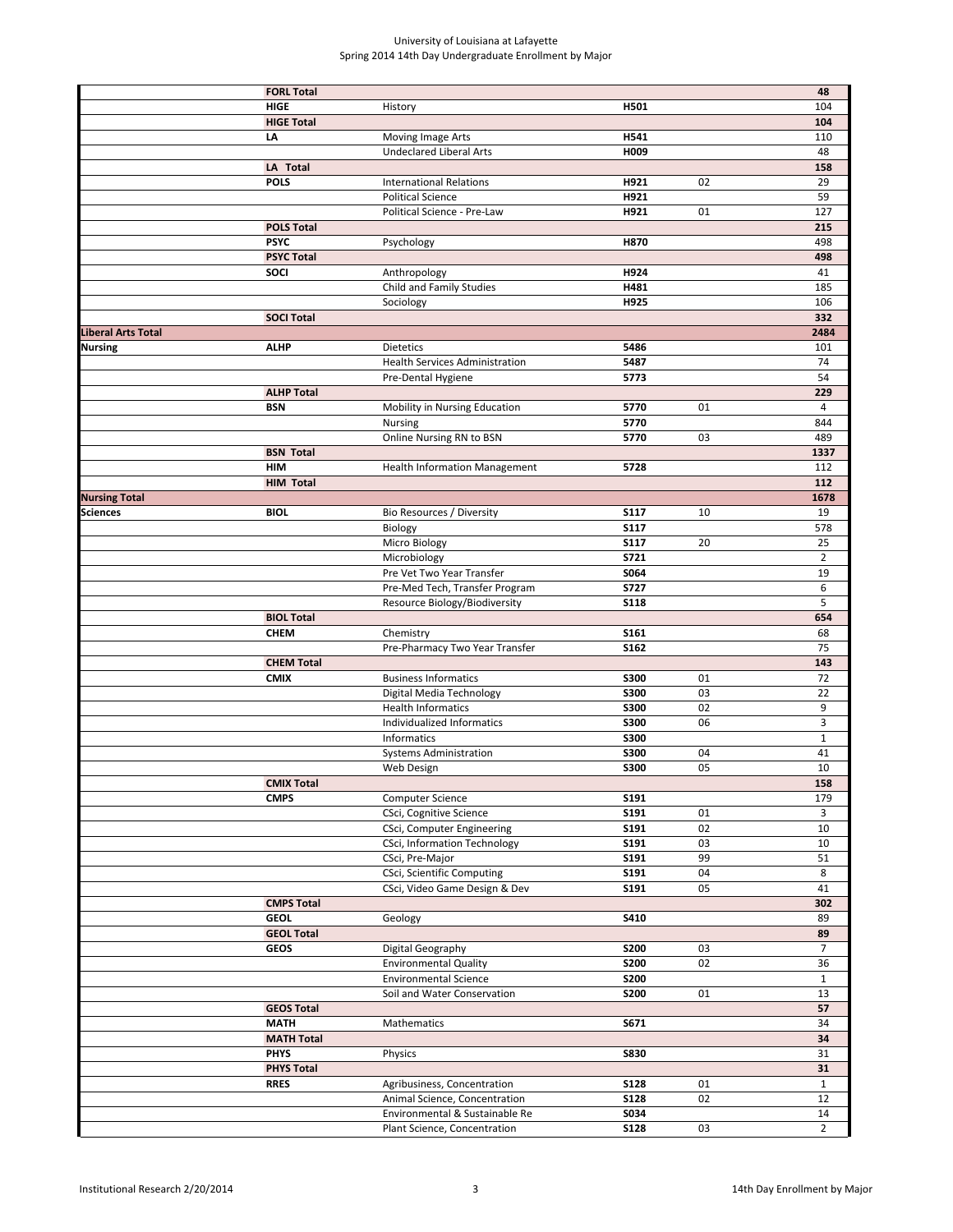|                   | Pre Vet Two Year Transfer     | S063        |       |
|-------------------|-------------------------------|-------------|-------|
|                   | Sustainable Agriculture       | <b>S128</b> |       |
| <b>RRES Total</b> |                               |             | 31    |
| SI                | <b>Undeclared Science</b>     | S009        | 27    |
| SI Total          |                               |             | 27    |
|                   |                               |             | 1526  |
| UC                | Doors Program                 | 7008        | 30    |
|                   | High School - Dual Enrollment | 7012        | 499   |
|                   | Non-ULL Cross Enrollment      | 7100        | 6     |
|                   | Post Baccalaureate            | 7001        | 103   |
|                   | <b>Professional Studies</b>   | 7801        | 12    |
|                   | Special Non Degree Undergrad  | 7000        | 21    |
| <b>UC</b> Total   |                               |             | 671   |
|                   |                               |             | 671   |
|                   |                               |             | 13769 |
|                   |                               |             |       |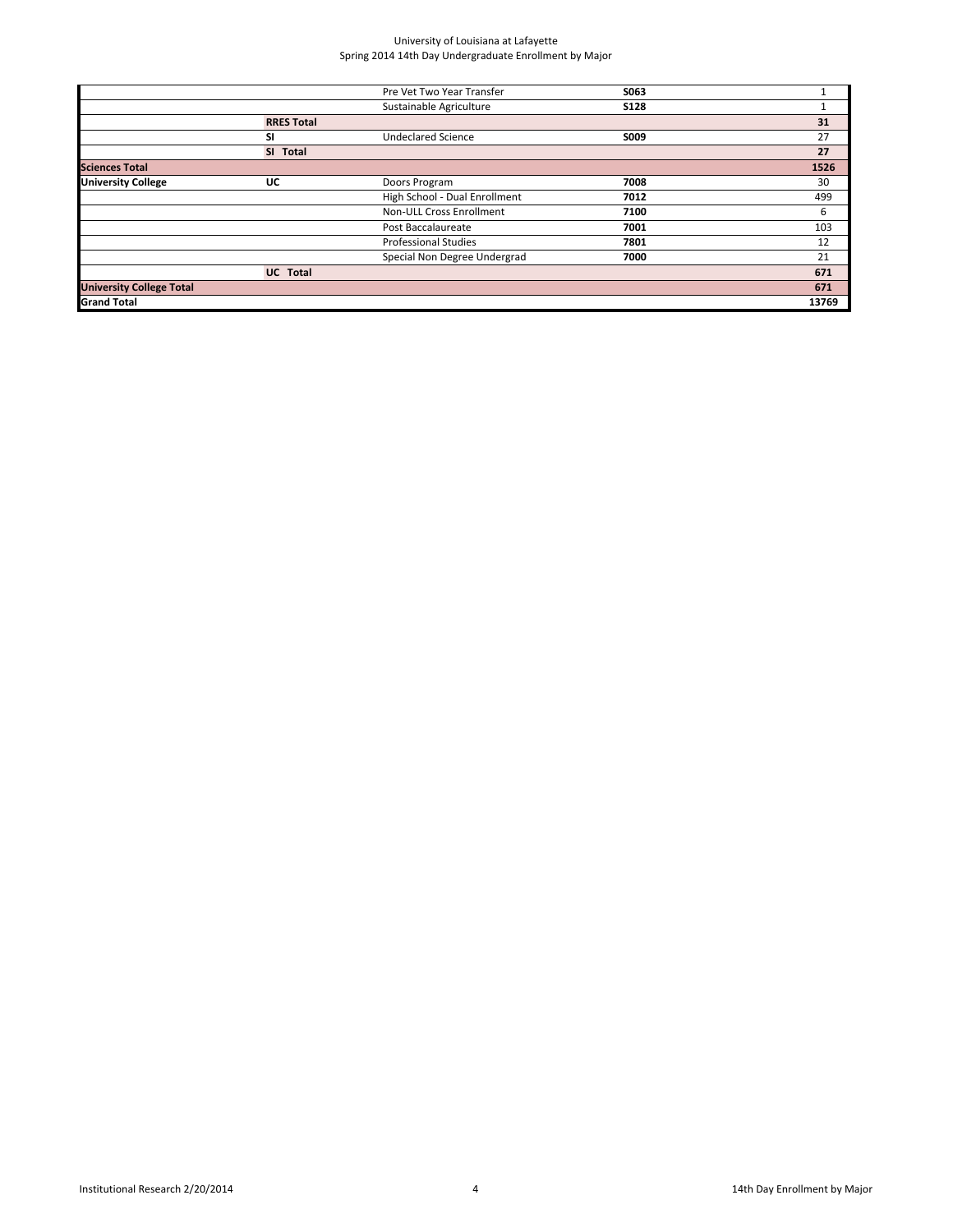| <b>College</b>               | <b>Department</b> | <b>Major Name</b>                 | <b>Major</b> | <b>Submajor</b> | <b>Total</b>   |
|------------------------------|-------------------|-----------------------------------|--------------|-----------------|----------------|
| Arts                         | <b>ARCH</b>       | Architecture                      | 8085         |                 | 39             |
|                              | <b>ARCH Total</b> |                                   |              |                 | 39             |
|                              | <b>MUS</b>        | Music                             | 8746         |                 | 19             |
|                              | <b>MUS Total</b>  |                                   |              |                 | 19             |
| <b>Arts Total</b>            |                   |                                   |              |                 | 58             |
| <b>Business</b>              | <b>MBA</b>        | Health Care Admin - Certificate   | 8122         |                 | $\overline{2}$ |
|                              |                   | <b>Health Care Administration</b> | 8121         |                 | 27             |
|                              |                   | Masters of Business Admin         | 8120         |                 | 166            |
|                              | <b>MBA Total</b>  |                                   |              |                 | 195            |
| <b>Business Total</b>        |                   |                                   |              |                 | 195            |
| Education                    | <b>COUE</b>       | <b>Counselor Education</b>        | 8010         |                 | 78             |
|                              | <b>COUE Total</b> |                                   |              |                 | 78             |
|                              | <b>EDCI</b>       | Curriculum and Instruction        | 8377         |                 | 8              |
|                              |                   | ELEM ED & SPEC ED M/MOD GR 1-5    | 8370         |                 | 12             |
|                              |                   | <b>Gifted Education</b>           | 8378         |                 | 15             |
|                              |                   | OL Curriculum and Instruction     | 8377         | OL              | 6              |
|                              |                   | SCND ED & SPEC ED M/MOD GR6-12    | 8379         |                 | 9              |
|                              | <b>EDCI Total</b> |                                   |              |                 | 50             |
|                              | <b>EDFL</b>       | <b>Educational Leadership</b>     | 8387         |                 | 22             |
|                              |                   | Educational Leadership Ed.D.      | 8389         |                 | 99             |
|                              | <b>EDFL Total</b> |                                   |              |                 | 121            |
|                              | <b>KNES</b>       | Kinesiology Master's Degree       | 8360         |                 | 27             |
|                              | <b>KNES Total</b> |                                   |              |                 | 27             |
| <b>Education Total</b>       |                   |                                   |              |                 | 276            |
| <b>Engineering</b>           | <b>CHEE</b>       | <b>Chemical Engineering MSE</b>   | 8173         |                 | 9              |
|                              |                   | Engineering, Chemical Option      | 8172         |                 | $\mathbf{1}$   |
|                              | <b>CHEE Total</b> |                                   |              |                 | 10             |
|                              | <b>CIVE</b>       | Civil Engineering MSE             | 8183         |                 | 15             |
|                              |                   | Engineering, Civil Option         | 8182         |                 | $\overline{2}$ |
|                              | <b>CIVE Total</b> |                                   |              |                 | 17             |
|                              | <b>EECE</b>       | <b>Computer Engineering</b>       | 8283         |                 | 6              |
|                              |                   |                                   | 8289         |                 | 31             |
|                              |                   | <b>Electrical MSE</b>             | 8285         |                 | 17             |
|                              | <b>EECE Total</b> |                                   |              |                 | 54             |
|                              | <b>ENGR</b>       | Ph.D. Systems Engineering CHEM    | 8174         |                 | $\overline{7}$ |
|                              |                   | Ph.D. Systems Engineering CIVE    | 8184         |                 | 6              |
|                              |                   | Ph.D. Systems Engineering ELEE    | 8286         |                 | $\overline{a}$ |
|                              |                   | Ph.D. Systems Engineering MCHE    | 8684         |                 | $\overline{7}$ |
|                              |                   | Ph.D. Systems Engineering PETE    | 8794         |                 | 9              |
|                              | <b>ENGR Total</b> |                                   |              |                 | 33             |
|                              | <b>MCHE</b>       | <b>Mechanical Engineering MSE</b> | 8683         |                 | 19             |
|                              | <b>MCHE Total</b> |                                   |              |                 | 19             |
|                              | <b>PETE</b>       | Petroleum Engineering MSE         | 8793         |                 | 62             |
|                              | <b>PETE Total</b> |                                   |              |                 | 62             |
| <b>Engineering Total</b>     |                   |                                   |              |                 | 195            |
| <b>Graduate School</b>       | GR                | <b>Entree Program</b>             | 8001         |                 | 21             |
|                              |                   | <b>Historic Preservation</b>      | 8015         |                 | $\mathbf{1}$   |
|                              |                   | Masters Plus 30                   | 8008         |                 | 15             |
|                              | <b>GR</b> Total   |                                   |              |                 | 37             |
| <b>Graduate School Total</b> |                   |                                   |              |                 | 37             |
| Liberal Arts                 | CJUS              | <b>Masters Criminal Justice</b>   | 8929         |                 | 6              |
|                              | <b>CJUS Total</b> |                                   |              |                 | 6              |
|                              | <b>CMCN</b>       | Communication                     | 8961         |                 | 44             |
|                              | <b>CMCN Total</b> |                                   |              |                 | 44             |
|                              | <b>CODI</b>       | Appl Language & Speech Science    | 8969         |                 | 26             |
|                              |                   | Speech Pathology/Audiology        | 8963         |                 | 59             |
|                              | <b>CODI Total</b> |                                   |              |                 | 85             |
|                              | <b>ENGL</b>       | English                           | 8301         |                 | 28             |
|                              |                   |                                   | 8306         |                 | 80             |
|                              |                   | TCH Engl to Spkr of other Lang    | 8320         |                 | $\overline{3}$ |
|                              | <b>ENGL Total</b> |                                   |              |                 | 111            |
|                              | <b>FORL</b>       | Francophone Studies               | 8349         |                 | 14             |
|                              |                   | French                            | 8341         |                 | 9              |
|                              | <b>FORL Total</b> |                                   |              |                 | 23             |
|                              | HIGE              | History                           | 8501         |                 | 29             |
|                              | <b>HIGE Total</b> |                                   |              |                 | 29             |